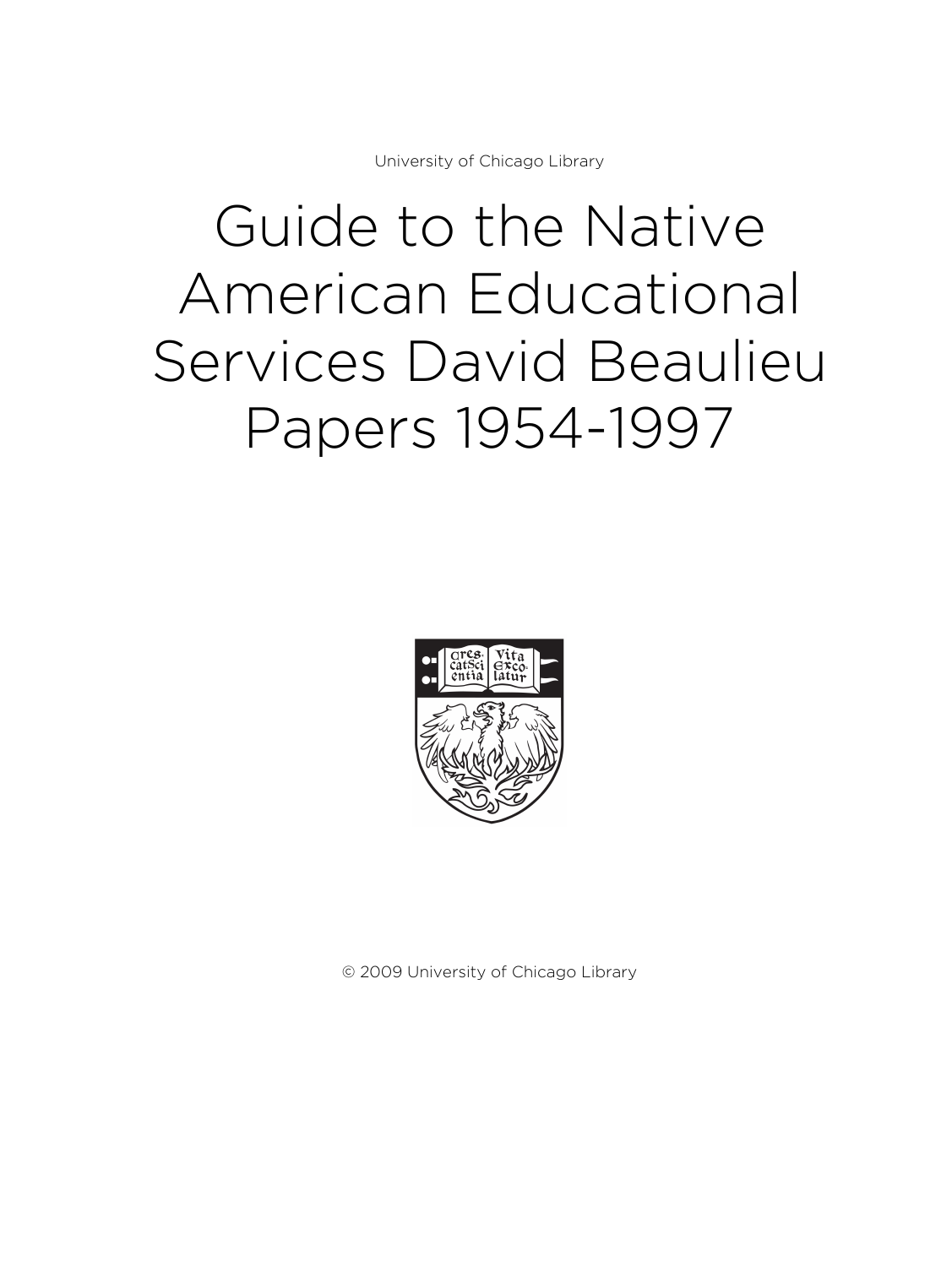# **Table of Contents**

| Descriptive Summary                                |    |
|----------------------------------------------------|----|
| Information on Use                                 |    |
| Access                                             |    |
| Citation                                           |    |
| <b>Biographical Note</b>                           |    |
| Scope Note                                         |    |
| <b>Related Resources</b>                           |    |
| Subject Headings                                   |    |
| <b>INVENTORY</b>                                   |    |
| Series I: Education                                |    |
| Series II: Government                              |    |
| Series III: Newspapers, Magazines, and Newsletters | 13 |
| Series IV: Restricted                              |    |
|                                                    |    |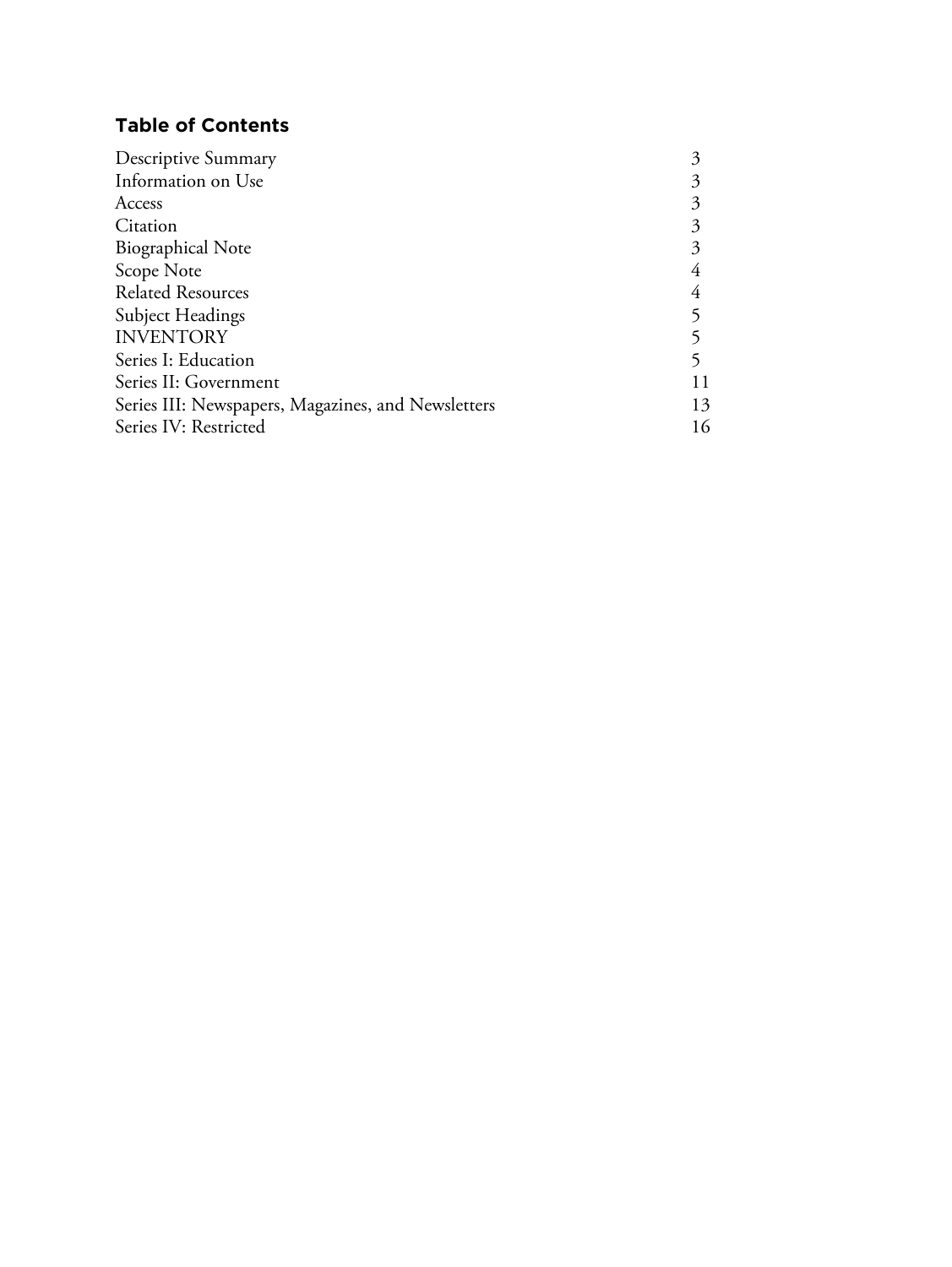# **Descriptive Summary**

| <b>Identifier</b> | <b>ICU.SPCL.NAESBEAULIEUD</b>                                                                                                                                                                                                                                                                                                                                                                                                                                                                                                                                                                                     |
|-------------------|-------------------------------------------------------------------------------------------------------------------------------------------------------------------------------------------------------------------------------------------------------------------------------------------------------------------------------------------------------------------------------------------------------------------------------------------------------------------------------------------------------------------------------------------------------------------------------------------------------------------|
| <b>Title</b>      | Native American Educational Services. Beaulieu, David. Papers                                                                                                                                                                                                                                                                                                                                                                                                                                                                                                                                                     |
| Date              | 1954-1997                                                                                                                                                                                                                                                                                                                                                                                                                                                                                                                                                                                                         |
| <b>Size</b>       | 6.5 linear feet (14 boxes)                                                                                                                                                                                                                                                                                                                                                                                                                                                                                                                                                                                        |
| <b>Repository</b> | <b>Special Collections Research Center</b><br>University of Chicago Library<br>1100 East 57th Street<br>Chicago, Illinois 60637 U.S.A.                                                                                                                                                                                                                                                                                                                                                                                                                                                                            |
| <b>Abstract</b>   | David Beaulieu, education professor and administrator, was the President<br>of the Board of Trustees of the Native American Educational Services<br>College from 1973-1997. The collection forms part of the archives of<br>Native American Educational Services, and consists of 6.5 linear feet<br>of materials related to Dr. Beaulieu's research and social interests. This<br>includes educational materials, government documents, and newspapers and<br>newsletters from various Native American organizations. This collection also<br>includes some directories for schools and informational brochures. |

# **Information on Use**

# **Access**

Series IV contains student material, restricted for 80 years.

The remainder of the collection is open for research.

# **Citation**

When quoting material from this collection, the preferred citation is: Native American Educational Services. Beaulieu, David. Papers, [Box #, Folder #], Special Collections Research Center, University of Chicago Library

# **Biographical Note**

David Beaulieu, education professor and administrator, was the President of the Board of Trustees of the Native American Educational Services College from 1973-1997. Beaulieu earned his Ph.D. in Education Administration from the University of Minnesota, and was a post-doctoral fellow at the Newberry Library's Darcy McNickle Center for the History of the American Indian. From 1973-1991, he served as President of the Board of Trustees of the Native American Educational Services College; he has also held faculty positions at the University of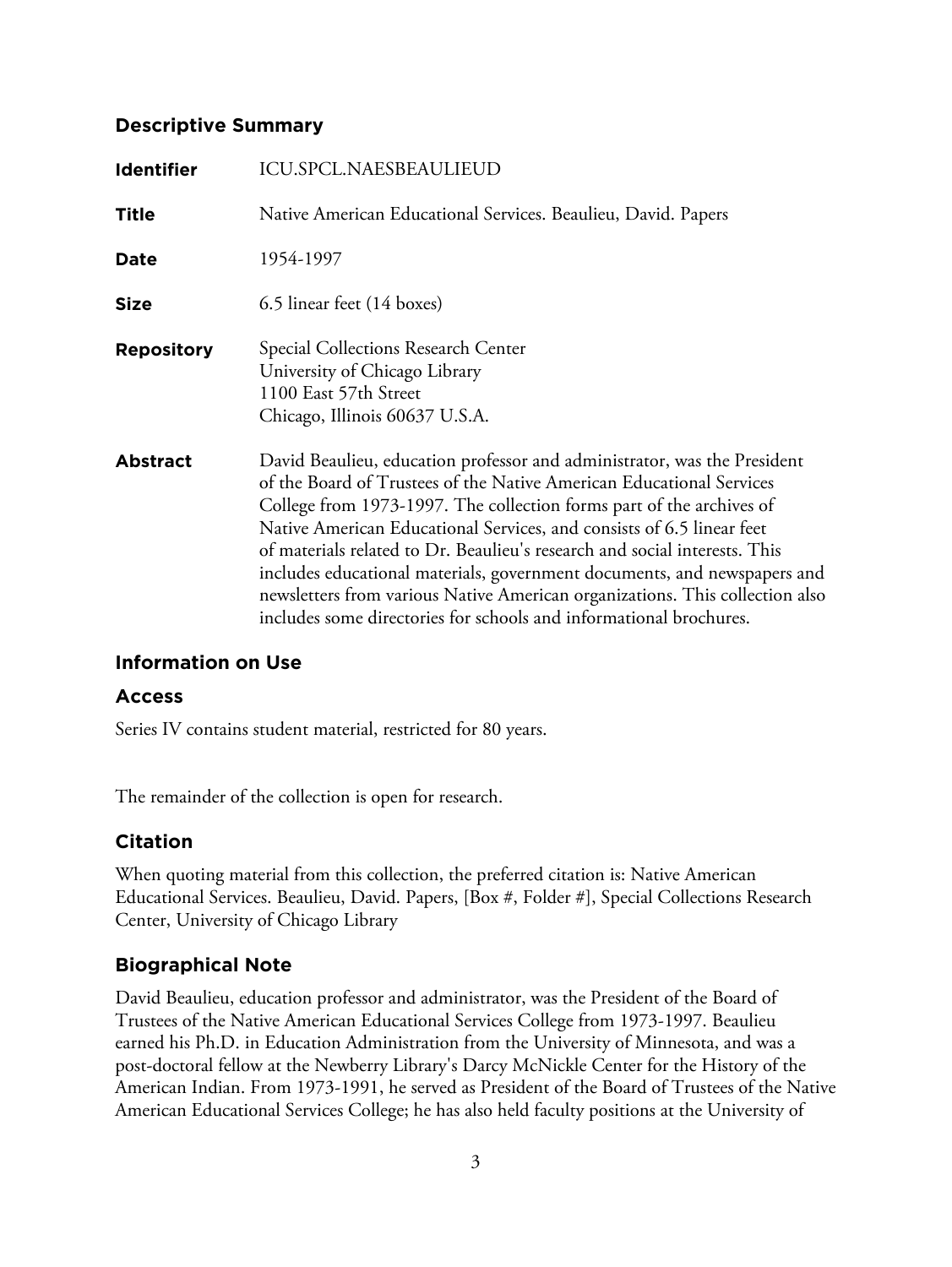Minnesota, University of Wisconsin-Milwaukee, University of Illinois-Chicago, Moorhead State University, and Sintè Gleska College.

Beaulieu has worked in both state and federal government as an education administrator: his positions have included Director of Indian Education for the State of Minnesota, Commissioner of the Department of Human Rights for the State of Minnesota, and Director of the Office of Indian Education for the United States Department of Education.

At Arizona State University, Beaulieu is Professor of Education Leadership and Policy Studies, and Director of the Center for Indian Education. Beaulieu served on the board of the National Indian Education Association (NIEA) from 2003-2006, and was President of NIEA in 2005. He is Editor of the Journal of American Indian Education.

# **Scope Note**

This collection consists of the papers of David Beaulieu, forming part of the archives of Native American Educational Services. The majority of the collection consists of documents such as government records or copies of papers on scholarly topics related to Native Americans in the United States. This collection consists of four series, all of them arranged alphabetically and then chronologically.

Series I: Education, is composed of copies of articles for study purposes, reviews and reports on educational strategies, directories of Native American schools, and yearbooks of the Intermountain School. There are also several handbooks and manuals from various schools.

Series II: Government, consists of copies of government reports and several chapters of a long chapter or report on Native American Indians. This series deals primarily is legislative and legal issues about the treatment of Native American and land grants in the United States, mostly from the 1960's through the 1980's.

Series III: Newspapers, Magazines, and Newsletters, is composed of copies of newsletters and newspapers created by or about Native Americans in the United States. These papers and newsletters deal with social and legal issues within the Native American community and with the United States government. The bulk of this series is primarily from the 1970's.

Series IV: Restricted, consists of a few documents pulled from the Education section that includes some restricted materials. This includes two grant proposals and several folders of student reports and information.

# **Related Resources**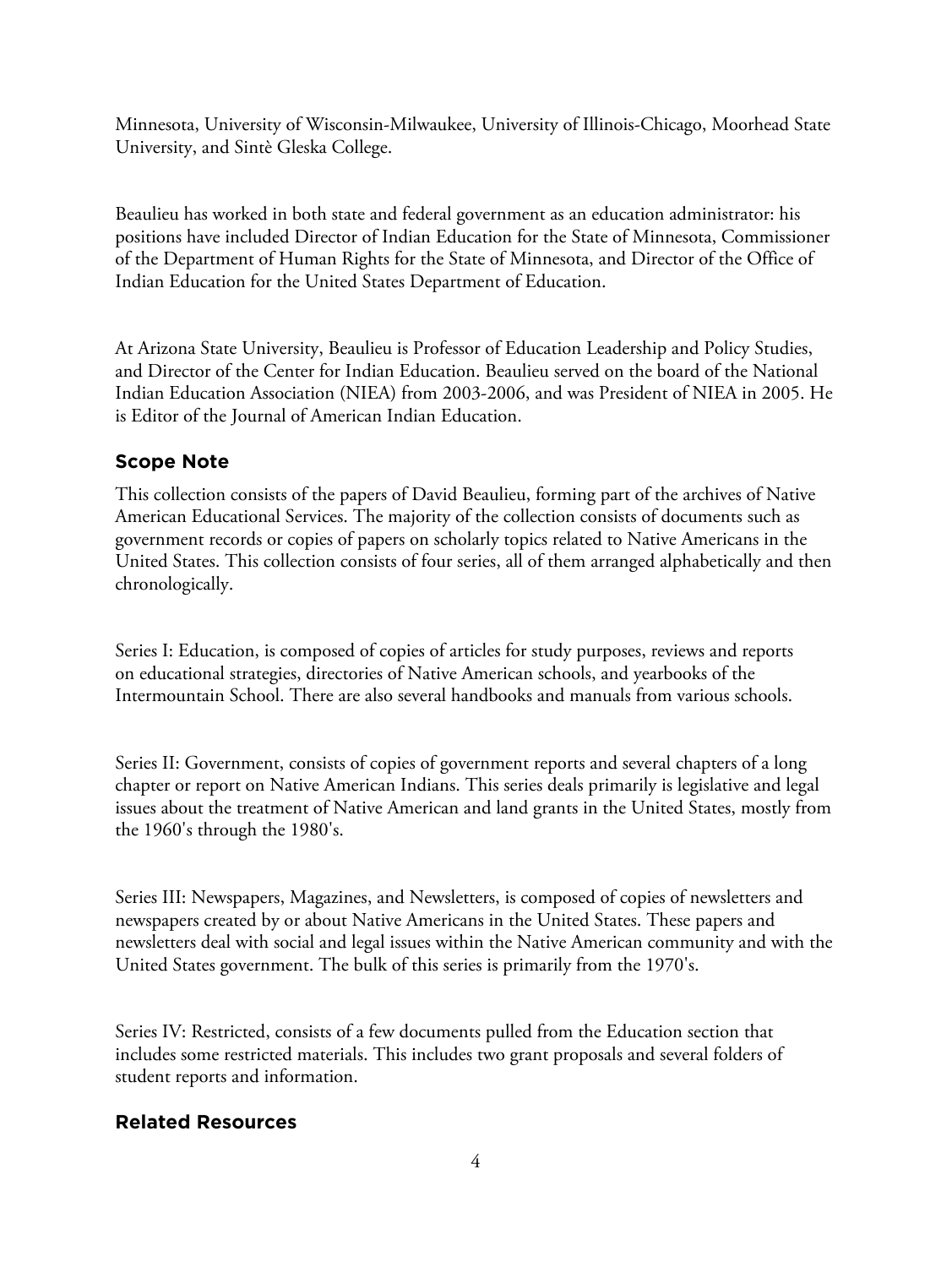The following related resources are located in the Department of Special Collections:

http://www.lib.uchicago.edu/e/spcl/select.html

# **Subject Headings**

- Beaulieu, David
- NAES College
- Indian universities and colleges -- United States
- Indians of North America
- Indians of North America -- Education (Higher)

# **INVENTORY**

# **Series I: Education**

Series I contains directories and study materials related to Native American schools and Native American education. It also contains several yearbooks from the Intermountain School and handbooks and manuals for other colleges. The materials in this series reflect David Beaulieu's interest and research into education, especially among the Native American populations. This series has been arranged alphabetically and then chronologically.

# **Box 1**

### **Folder 1**

Directories, Antioch College Catalog, 1990-1991

### **Box 1**

### **Folder 2**

Directories, KAES College Catalog, 1988-1989

### **Box 1**

# **Folder 3**

Directories, National Center for Education Statistics, Directory of Postsecondary Institutions, Volume 1, 4-Year and 2-Year, 1989-1990

### **Box 1**

# **Folder 4**

Directories, National Program on Noncollegiate Sponsored Instruction, Directory, College Credit Recommendations, 1991 supplement to the 1990 edition, 1991

# **Box 1**

# **Folder 5**

Handbooks and Manuals, Alverno College, 'Assessment at Alverno College," 1979

# **Box 1**

# **Folder 6**

Handbooks and Manuals, Alverno College, "Valuing at Alverno – The Valuing Process in Liberal Education," 1980

# **Box 1**

# **Folder 7**

Handbooks and Manuals, Dull Knife Memorial College, Lame Deer, Montana, faculty handbook, 1980

### **Box 1**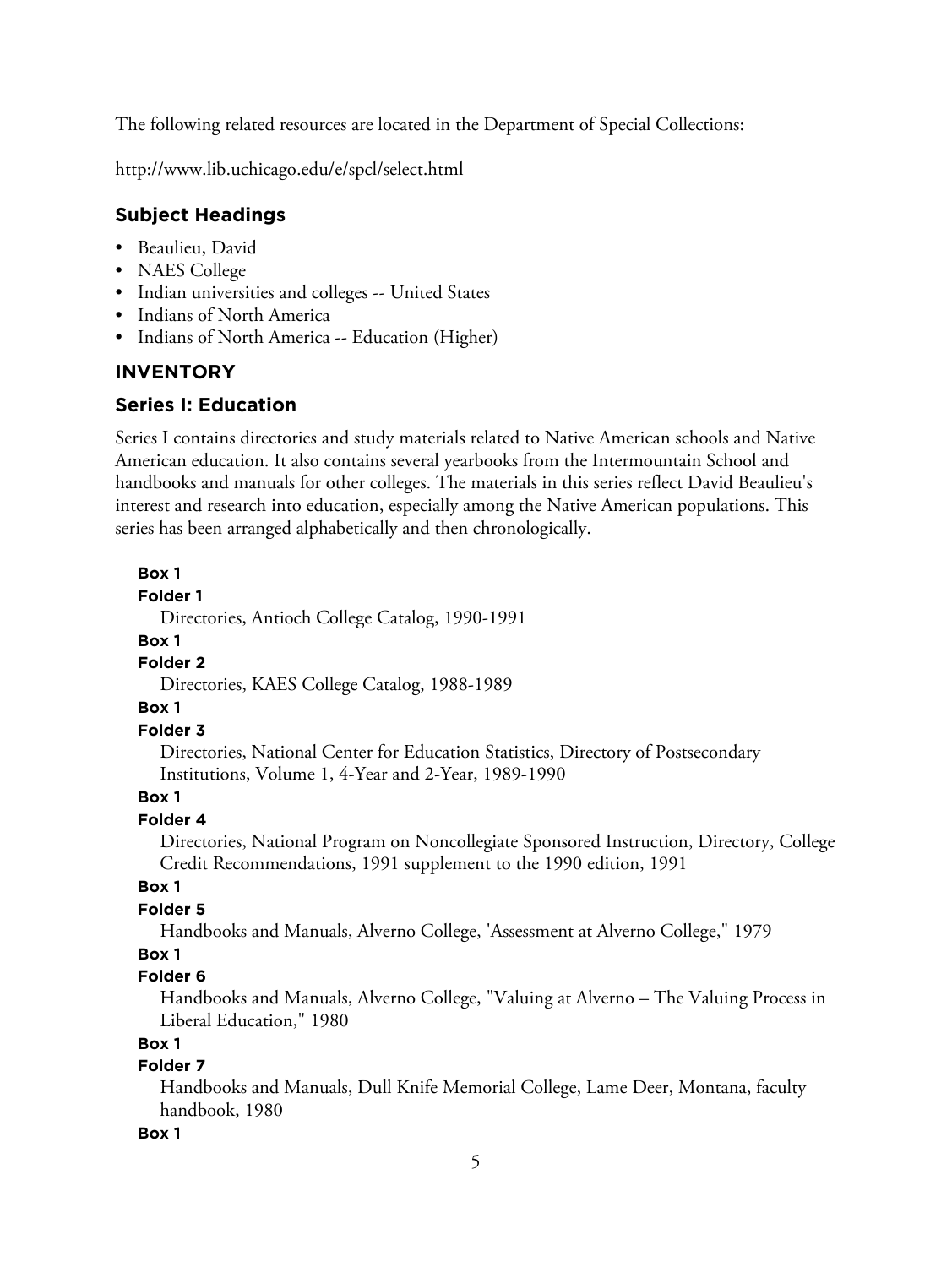#### **Folder 8**

Handbooks and Manuals, Native American Educational Services College, faculty handbook, 1991

# **Box 2**

### **Folder 1**

Handbooks and Manuals, Native American Educational Services College, Antioch University, handbook, 1976-1978

# **Box 2**

# **Folder 2**

Handbooks and Manuals, Native American Educational Services College, Antioch University, "Student Information System Manual," 1980

### **Box 2**

#### **Folder 3**

Handbooks and Manuals, Native Indian Education Association Library Study, interviewer's guide, 1972

# **Box 2**

# **Folder 4**

Miscellaneous, Alaskan postcards, 1976

### **Box 2**

### **Folder 5**

Miscellaneous, educational brochures, 1979-1981

#### **Box 2**

# **Folder 6**

Miscellaneous, guide to Native American Indian Tribes, no date

### **Box 2**

# **Folder 7**

Proposals, Native American Early Learning Project (NAELP), Red School House, 1977-1978

### **Box 2**

### **Folder 8**

Proposals, Red School House and Model School Program, 1978-1979

### **Box 2**

# **Folder 9**

Proposals, Symposium on Federal Indian Law and Contemporary Indian Life, 1971

#### **Box 2**

### **Folder 10**

Reports, Reviews, and Surveys, 'American Indian Religious Freedom Act Report," 1979

# **Box 2**

### **Folder 11**

Reports, Reviews, and Surveys, Library Services Institute for Minnesota Indians, Final Technical Report, 1969-1970

### **Box 3**

### **Folder 1-2**

Reports, Reviews, and Surveys, Metropolitan State University, Self-Study Report, prepared for The Commission on Higher Education, North Central Association of Colleges and Schools, 1980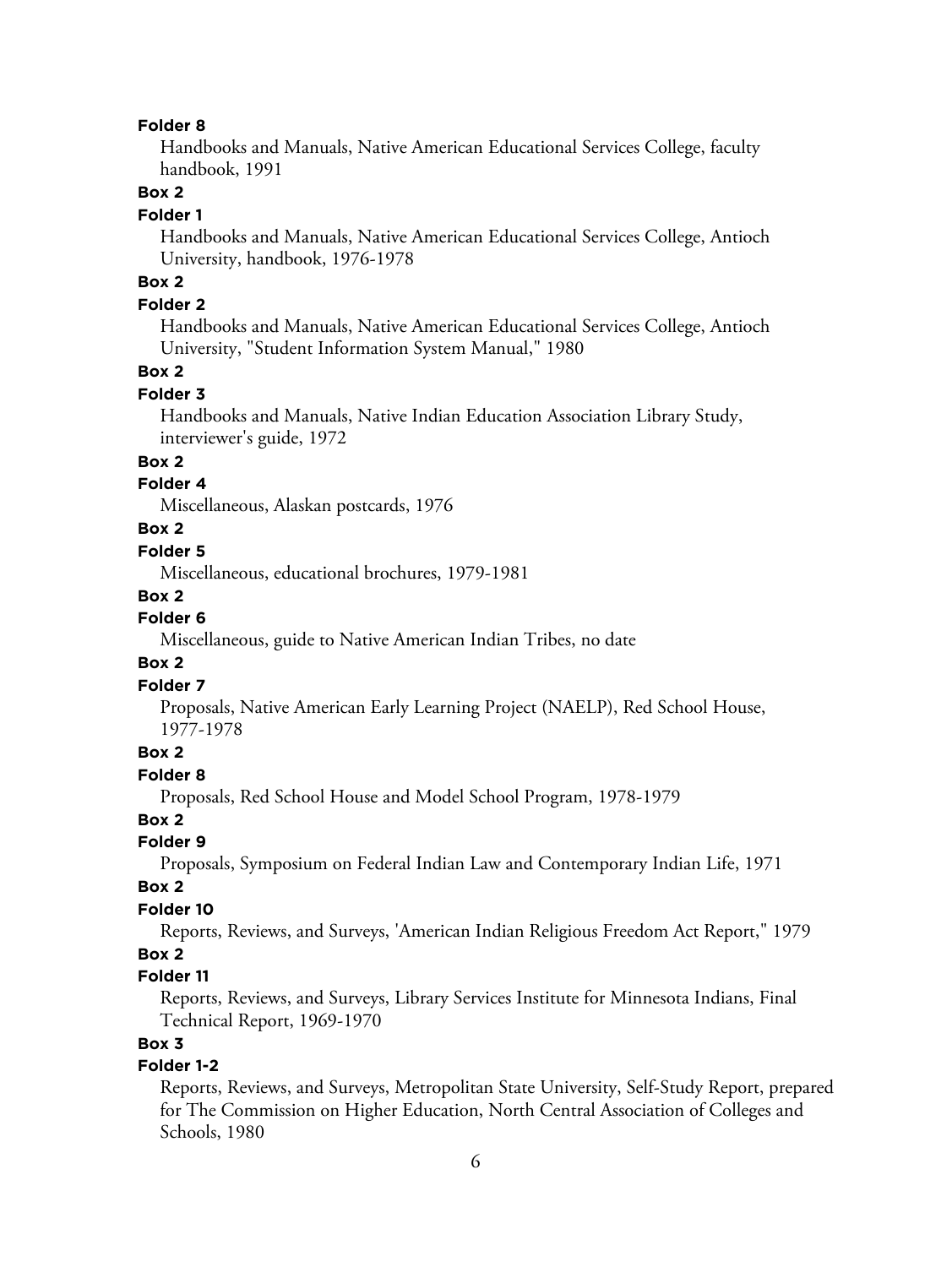# **Box 3**

### **Folder 3**

Reports, Reviews, and Surveys, Native American Educational Services, analysis of academic program, 1981

### **Box 3**

# **Folder 4**

Reports, Reviews, and Surveys, The National Institute of Education, External Degrees – the External Degree as a Credential, 1978

# **Box 3**

# **Folder 5**

Reports, Reviews, and Surveys, The National Institute of Education, External Degrees – Program and Student Characteristics, 1978

### **Box 3**

### **Folder 6**

Reports, Reviews, and Surveys, Red School House, "Red School House Needs Assessment," 1977

# **Box 3**

### **Folder 7**

Reports, Reviews, and Surveys, Sinte Gleska College, "Bookstore Evaluation and Personnel Management System, Progress Report," 1980

### **Box 3**

# **Folder 8**

Reports, Reviews, and Surveys, Sisseton Wahpeton Community College, "Institutional Self-Study Report for Initial Accreditation," March 1990

# **Box 3**

**Folder 9**

Study Materials, "Acts of Congress – Chapter 72 and 405," 1977

# **Box 3**

### **Folder 10**

Study Materials, "American Indians Who Never Were," by D'Arcy McNickle, 1971

### **Box 3**

# **Folder 11**

Study Materials, "Americanizing the White Man," 1952

# **Box 4**

# **Folder 1**

Study Materials, "Anthropology and the Problems of Indian Administration," by Felix Cohen1970

### **Box 4**

# **Folder 2**

Study Materials, "Brining on the Indians," New York Review, 1971

# **Box 4**

### **Folder 3**

Study Materials, class materials, pass outs for Fall 1985

# **Box 4**

# **Folder 4**

Study Materials, class materials, review of literature, no date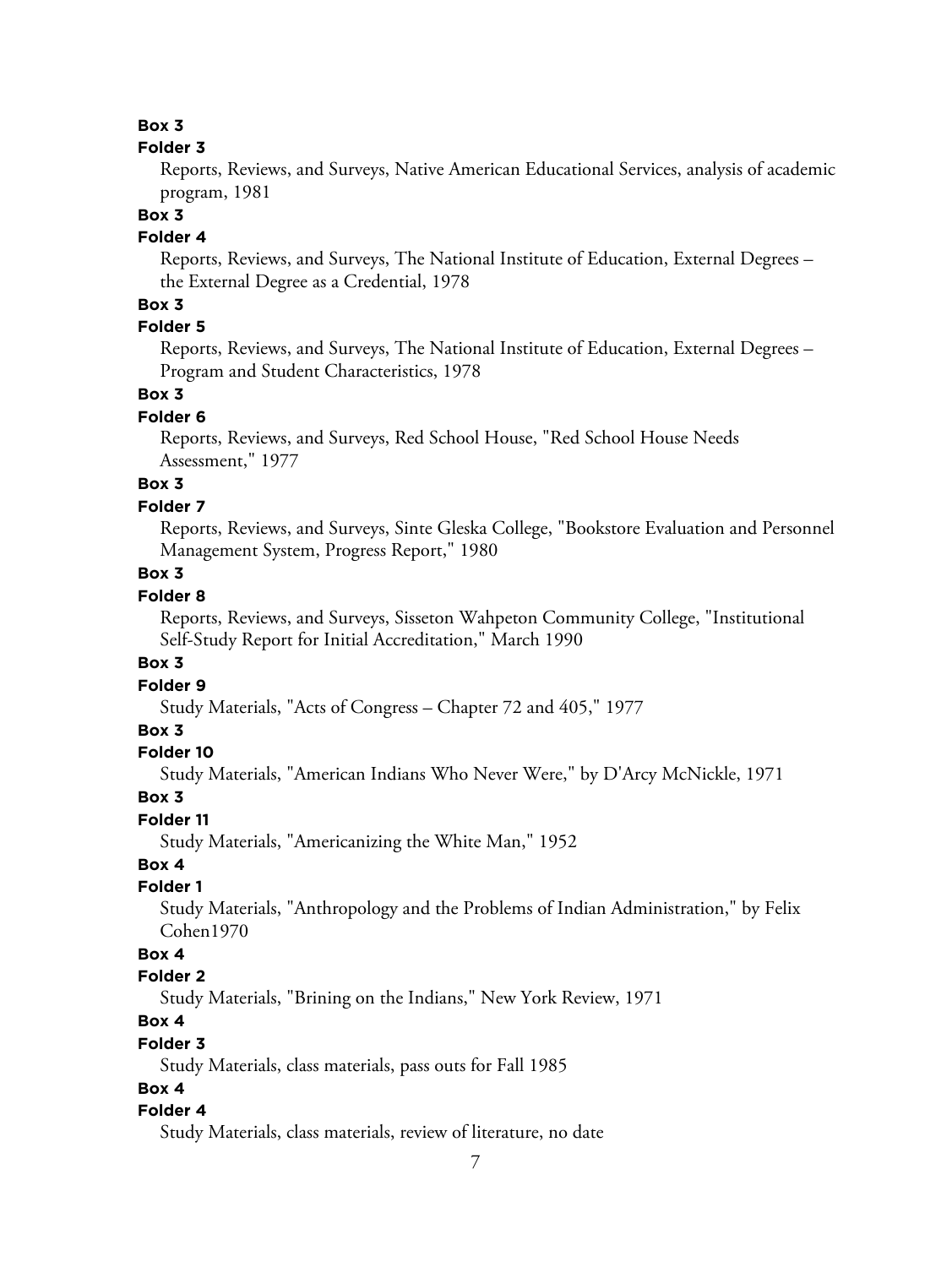# **Box 4**

### **Folder 5**

Study Materials, editors' Introduction to The Indian in America, Wilcomb A. Washburn, 1975

### **Box 4**

# **Folder 6**

Study Materials, "Education Research – General – Guides, Dictionaries, and Encyclopedias," 1968

# **Box 4**

# **Folder 7**

Study Materials, "The Ethnography of an American Indian Protest System – A Symbolic Interaction View," by Marilyn J. Henning, 1972

# **Box 4**

# **Folder 8**

Study Materials, Ethnohistory, Volume 18, "The Colonial Parallel – A View of Indian History," by Palmer Patterson, 1971

# **Box 4**

# **Folder 9**

Study Materials, Ethnohistory, Volume 19, "The Giant Beaver – A Prehistoric Memory?" by Jane C. Beck, 1972

# **Box 4**

### **Folder 10**

Study Materials, Ethnohistory, Volume 19, "Oral Tradition as Complement," by Gordon M. Day, 1972

### **Box 4**

# **Folder 11**

Study Materials, Ethnohistory, Volume 19, "The Noble Eloquent Savage," by Edna C. Sorber, 1972

# **Box 4**

# **Folder 12**

Study Materials, Ethnohistory, Volume 19, "Ethnohistory in the United States," by Robert C. Euler, 1972

# **Box 4**

# **Folder 13**

Study Materials, Ethnohistory, Volume 4, "A Moral History of Indian-White Relations – Needs and Opportunities for Study," by Wilcomb E. Washburn, 1957

# **Box 4**

# **Folder 14**

Study Materials, "Ethno-History of Indians of the United States," by Edward A. Lukes, 1972

# **Box 4**

# **Folder 15**

Study Materials, "Folklore and History," by H.R. Ellis Davidson, 1974

# **Box 4**

# **Folder 16**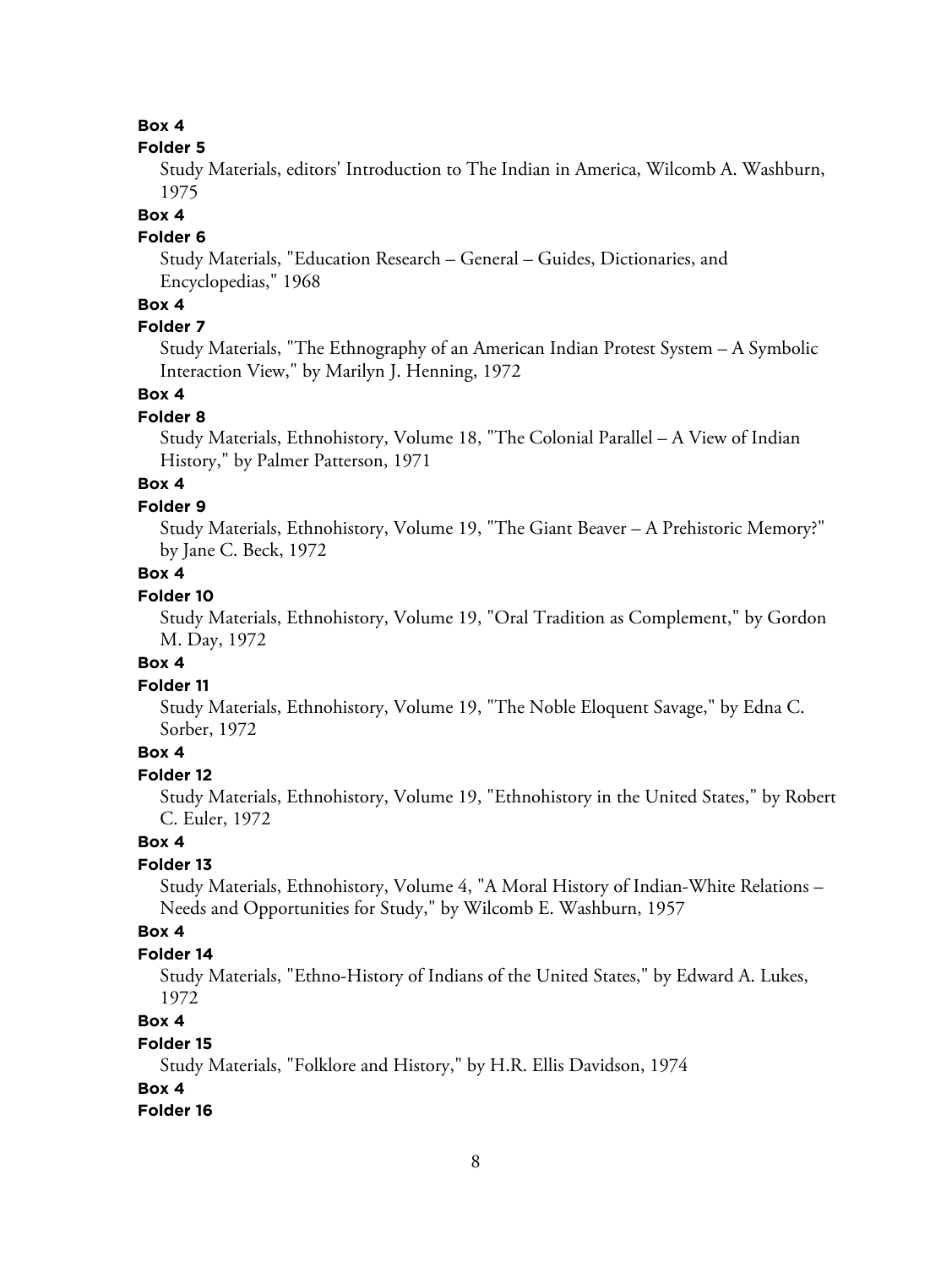Study Materials, "Indian Education – Involvement of Federal, State, and Tribal Governments," circa 1980

# **Box 4**

# **Folder 17**

Study Materials, "Introduction – Last Bull Asks a Question," by Peter Powell, 1969

# **Box 4**

**Folder 18**

Study Materials, "Is Intellectual History Irrelevant? The Case of the Aztecs," by Ronald Hilton, no date

# **Box 4**

# **Folder 19**

Study Materials, "Myth of the Vanishing Indian," by Brewton Berry, 1960

#### **Box 4**

### **Folder 20**

Study Materials, Native American Career Education, Unit, The Community, 1968

### **Box 4**

### **Folder 21**

Study Materials, Native American Career Education, Unit, The Community in Transition, 1968

# **Box 4**

**Folder 22**

Study Materials, Native American Career Education, Unit, Cooperation, 1968

# **Box 5**

### **Folder 1**

Study Materials, Native American Career Education, Unit, A Curriculum Guide, 1968

# **Box 5**

### **Folder 2**

Study Materials, Native American Career Education, Unit, Living with the Land, 1968

# **Box 5**

**Folder 3** Study Materials, Native American Career Education, Unit, Part of the Whole World, 1968

# **Box 5**

# **Folder 4**

Study Materials, Native American Career Education, Unit, Planning, 1968

# **Box 5**

# **Folder 5**

Study Materials, Native American Career Education, Unit, Putting Your Money to Work, 1968

# **Box 5**

# **Folder 6**

Study Materials, Native American Career Education, Unit, Working for the People, 1968 **Box 5**

# **Folder 7**

Study Materials, newspaper clippings, 1971

# **Box 5**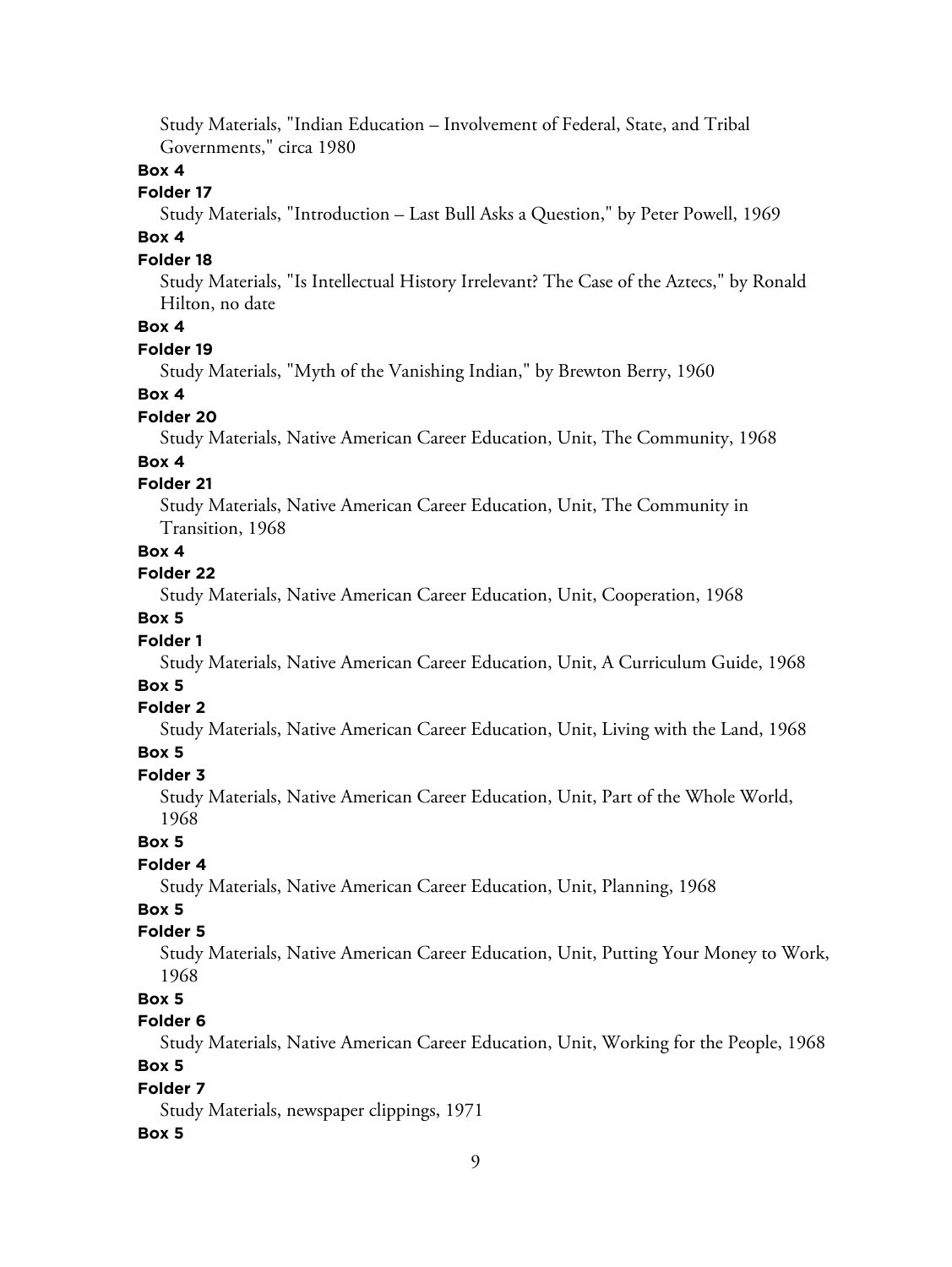**Folder 8** Study Materials, "Programmed Reading for Adults," by Cynthia Dee Buchanan, 1967 **Box 5 Folder 9** Study Materials, "Shadows of a Nation," by Gary Smith, 1991 **Box 5 Folder 10** Study Materials, "Sioux Treaty of 1863," no date **Box 5 Folder 11** Study Materials, "Treaty with the Chippewa, etc., 1829," no date **Box 5 Folder 12** Study Materials, Wahbung – Our Tomorrows, by the Indian tribes of Manitoba, 1971 **Box 6 Folder 1** Yearbooks, Intermountain School, Brigham City, Utah, 1954 **Box 6 Folder 2** Yearbooks, Intermountain School, 1955 **Box 6 Folder 3** Yearbooks, Intermountain School, 1956 **Box 6 Folder 4** Yearbooks, Intermountain School, 1957 **Box 6 Folder 5** Yearbooks, Intermountain School, 1958 **Box 6 Folder 6** Yearbooks, Intermountain School, 1959 **Box 6 Folder 7** Yearbooks, Intermountain School, Sand Painter, 1960 **Box 6 Folder 8** Yearbooks, Intermountain School, Sand Painter, 1961 **Box 6 Folder 9** Yearbooks, Intermountain School, Sand Painter, 1970 **Box 6 Folder 10** Yearbooks, Kotzebue High School, Aurora, 1973 **Box 7 Folder 1**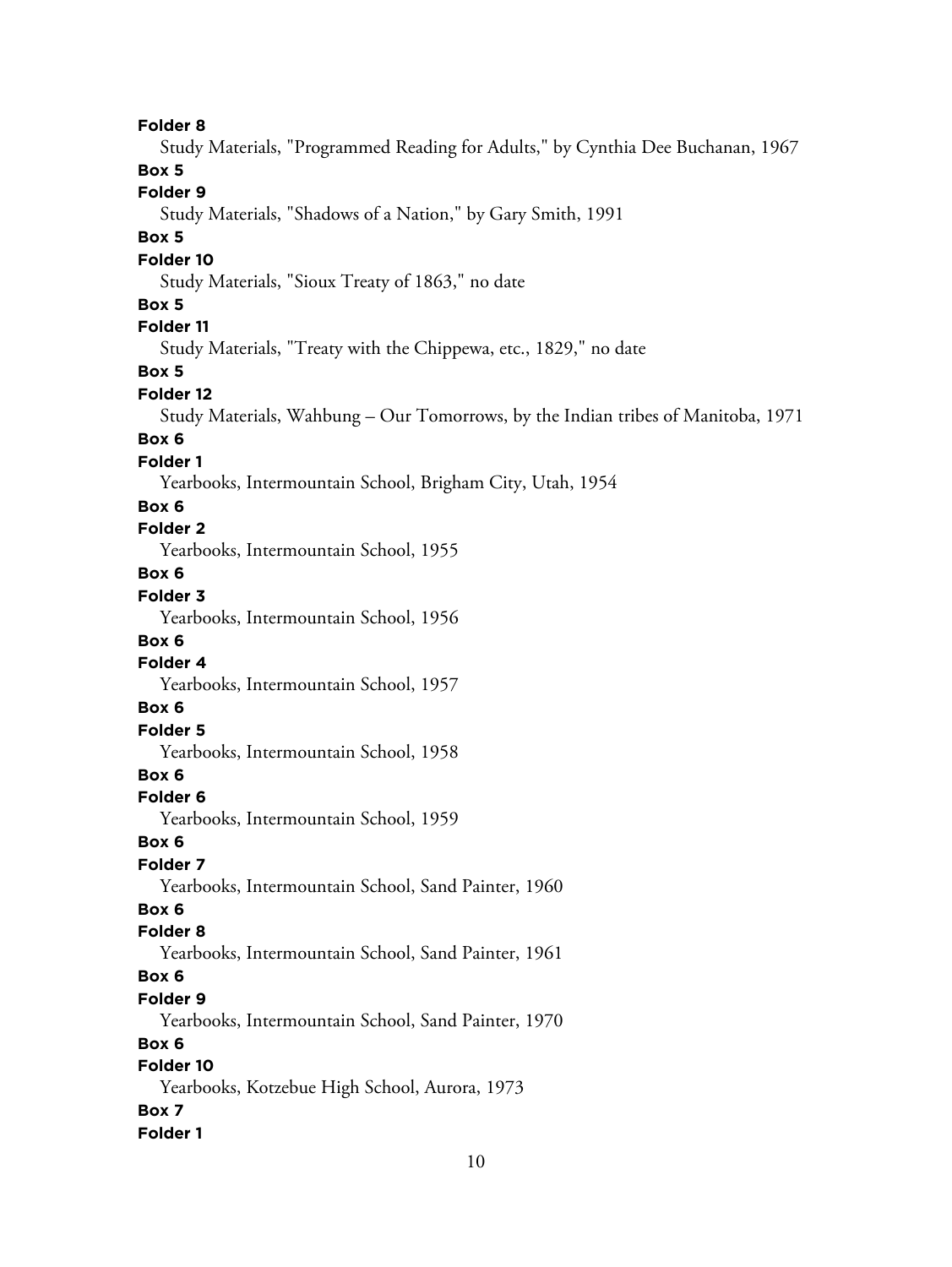Yearbooks, Kotzebue High School, Aurora, 1974

# **Series II: Government**

Series II contains copies of government documents related to Indian affairs. This includes several legal documents on Native American policy and land grants, as well as reports on the status of Native Americans within the United States. There are also copies of several articles related to government policy decisions related to Native Americans. This series has been arranged alphabetically and then chronologically.

### **Box 7**

#### **Folder 2**

Government documents, "The Aborigines of Minnesota," report, 1911

### **Box 7**

### **Folder 3**

Government documents, "American Indian Policy Review Commission – Recommendations," general materials, 1978

# **Box 7**

#### **Folder 4**

Government documents, "American Indian Policy Review Commission," Lloyd Meeds, final report, 1978

# **Box 7**

# **Folder 5**

Government documents, Captives within a Free Society, Chapter One, "History of U.S.- Indian Relations," no date

### **Box 7**

### **Folder 6**

Government documents, Captives within a Free Society, Chapter Two, "Legal Concepts in Indian Law," no date

# **Box 7**

# **Folder 7**

Government documents, Captives within a Free Society, Chapter Three, "Contemporary Conditions of Indians," no date

# **Box 7**

### **Folder 8**

Government documents, Captives within a Free Society, Chapter Four, "Federal-Indian Trust Relations," no date

# **Box 7**

#### **Folder 9**

Government documents, Captives within a Free Society, Chapter Five, "Tribal Government," no date

# **Box 7**

#### **Folder 10**

Government documents, Captives within a Free Society, Chapter Six, "Federal Administration," no date

### **Box 8**

#### **Folder 1**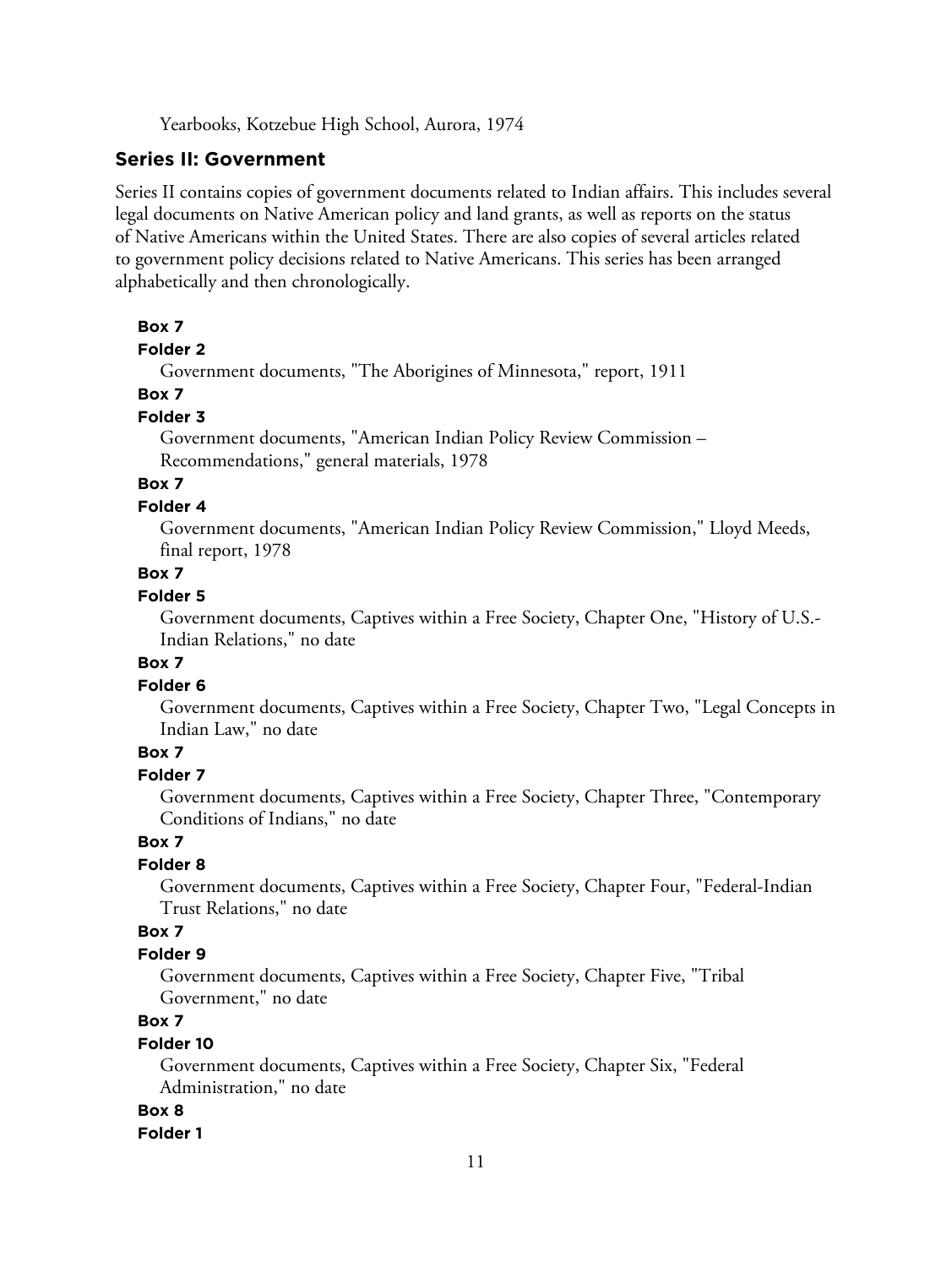Government documents, Captives within a Free Society, Chapter Seven, "Economic Development," no date

### **Box 8**

### **Folder 2**

Government documents, Captives within a Free Society, Chapter Eight, "Social Services," no date

# **Box 8**

# **Folder 3**

Government documents, Captives within a Free Society, Chapters Nine-Eleven, "Off-Reservation Indians," "Terminated Tribes," "Unrecognized Indians," no date

# **Box 8**

### **Folder 4**

Government documents, Captives within a Free Society, Chapter Twelve, "Special Circumstances – Alaska, Oklahoma, California," no date

### **Box 8**

#### **Folder 5**

Government documents, chart of organization of Bureau of Indian Affairs, no date

### **Box 8**

# **Folder 6**

Government documents, "Coins for Poor People," 1969

# **Box 8**

# **Folder 7**

Government documents, "Constitutional Rights of the American Indian," United States Senate, 88th Congress, 2nd Session, pursuant to Senate Resolution 265, 1964

### **Box 8**

### **Folder 8**

Government documents, "General Policy House Concurrent Resolution 108-83 Congress, 1st Session, 1953

### **Box 8**

# **Folder 9**

Government documents, "Indian Nations at Risk Task Force – Great Lakes Region," 1990

#### **Box 8**

#### **Folder 10**

Government documents, "Indian Reorganization Act – 1934," "Appraisal of the Indian Reorganization Act," by Scudder Mekeel, Response by John Collier, 1934-1944

# **Box 8**

# **Folder 11**

Government documents, "Manual of Indian Law Seminars," June 10-15, 1975

# **Box 9**

### **Folder 1**

Government documents, "Manual of Indian Law Seminars," June 16-25, 1975

# **Box 9**

# **Folder 2**

Government documents, media release, "IRS Concedes Indian Religious Freedom," 1982

### **Box 9**

#### **Folder 3**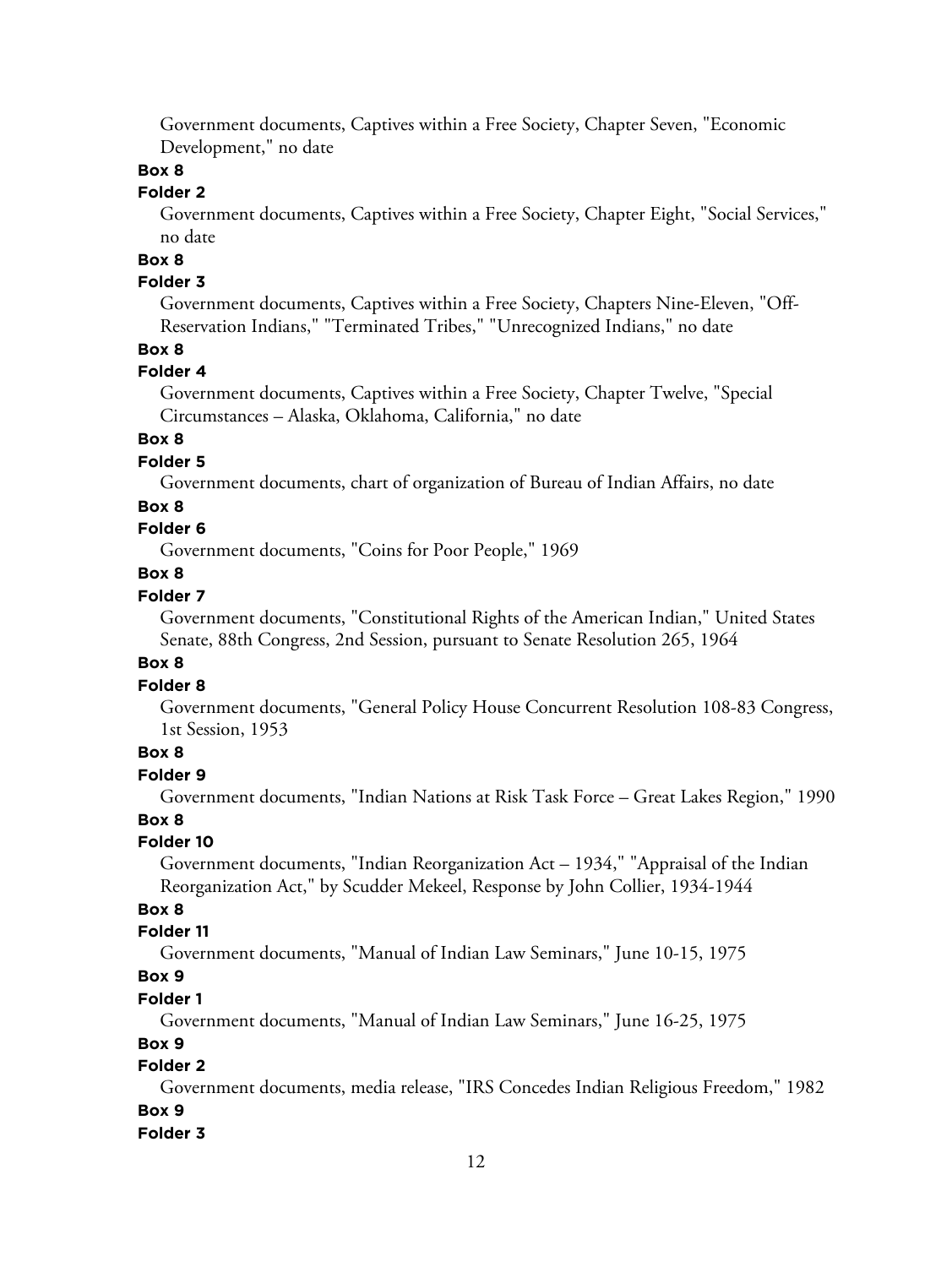Government documents, message from the President of the United States, transmitting Recommendations for Indian Policy," 1970

# **Box 9**

# **Folder 4**

Government documents, "Native American Historical Demography," by Henry F. Dobyns, 1975

# **Box 9**

# **Folder 5**

Government documents, "Original Indian Title – Indian Clouds on Land Grant Titles," no date

### **Box 9**

### **Folder 6**

Government documents, "Title II of the 1968 Civil Rights Act – An Indian Bill of Rights," by Arthur Lazarus Jr., 1968

# **Box 9**

### **Folder 7**

Government documents, "United Nations Study of the Problem of Discrimination against Indigenous Populations," 1972

# **Box 9**

### **Folder 8**

Government documents, "What is Your Gut Reaction?" surveys, circa 1970

# **Series III: Newspapers, Magazines, and Newsletters**

Series III contains newspapers, magazines, and newsletters published by or written about Native Americans. These papers deal primarily with social issues and legal issues within the Native American community, primarily in the 1960's and 1970's. This series has been arranged alphabetically by publication name, and then chronologically.

**Box 9 Folder 9** American Indian Culture Center, newsletters, 1970-1971 **Box 9 Folder 10** Americans Before Columbus, newspapers, 1971 **Box 9 Folder 11** Americans for Indian Opportunity, newsletters, 1972 **Box 9 Folder 12** Amerind, newsletters, 1970-1973 **Box 9 Folder 13** Anishinabe Journal, newspapers, 1973 **Box 9 Folder 14** Arizona Highways, magazines, 1961-1974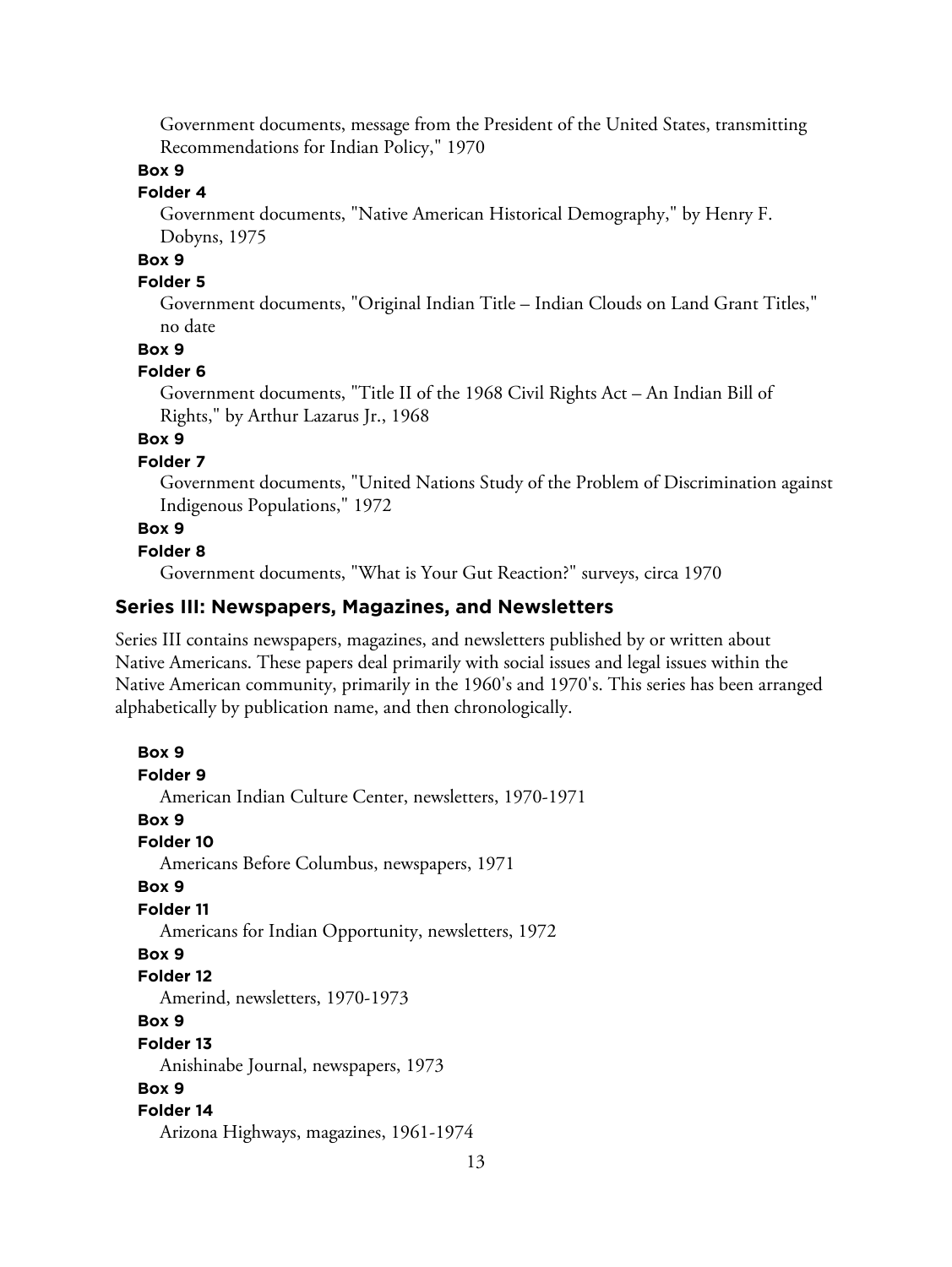**Box 10 Folder 1** Association of American Indian Physicians, newsletters, 1972-1974 **Box 10 Folder 2** The Bulletin, published by the National Congress of American Indians, newspaper, 1972 **Box 10 Folder 3** Cherokee Boys Club, Inc., newsletters, 1972-1975 **Box 10 Folder 4** Choctaw Community News, newspapers, 1976 **Box 10 Folder 5** City Smoke Signals, newsletters, 1971-1975 **Box 10 Folder 6** Coalition of Indian-Controlled School Boards, Inc., newsletters, 1972-1974 **Box 10 Folder 7** Crazy Horse News, newspaper, 1970 **Box 10 Folder 8** Five Feathers News, newsletters, 1971-1973 **Box 10 Folder 9** The Humble Way, magazines, 1971-1973 **Box 10 Folder 10** Indian Affairs, newsletters of the Association on American Indian Affairs, Inc., 1969-1970 **Box 10 Folder 11** Indian Center News, newsletters, 1969-1970 **Box 10 Folder 12** Indian-Eskimo Association of Canada Bulletin, newsletter, 1970-1974 **Box 10 Folder 13** Indian News, newspapers, 1970-1974 **Box 10 Folder 14** Indian Programs, newsletters, 1969-1970 **Box 10 Folder 15** Indian Truth, newsletter, 1980 **Box 11**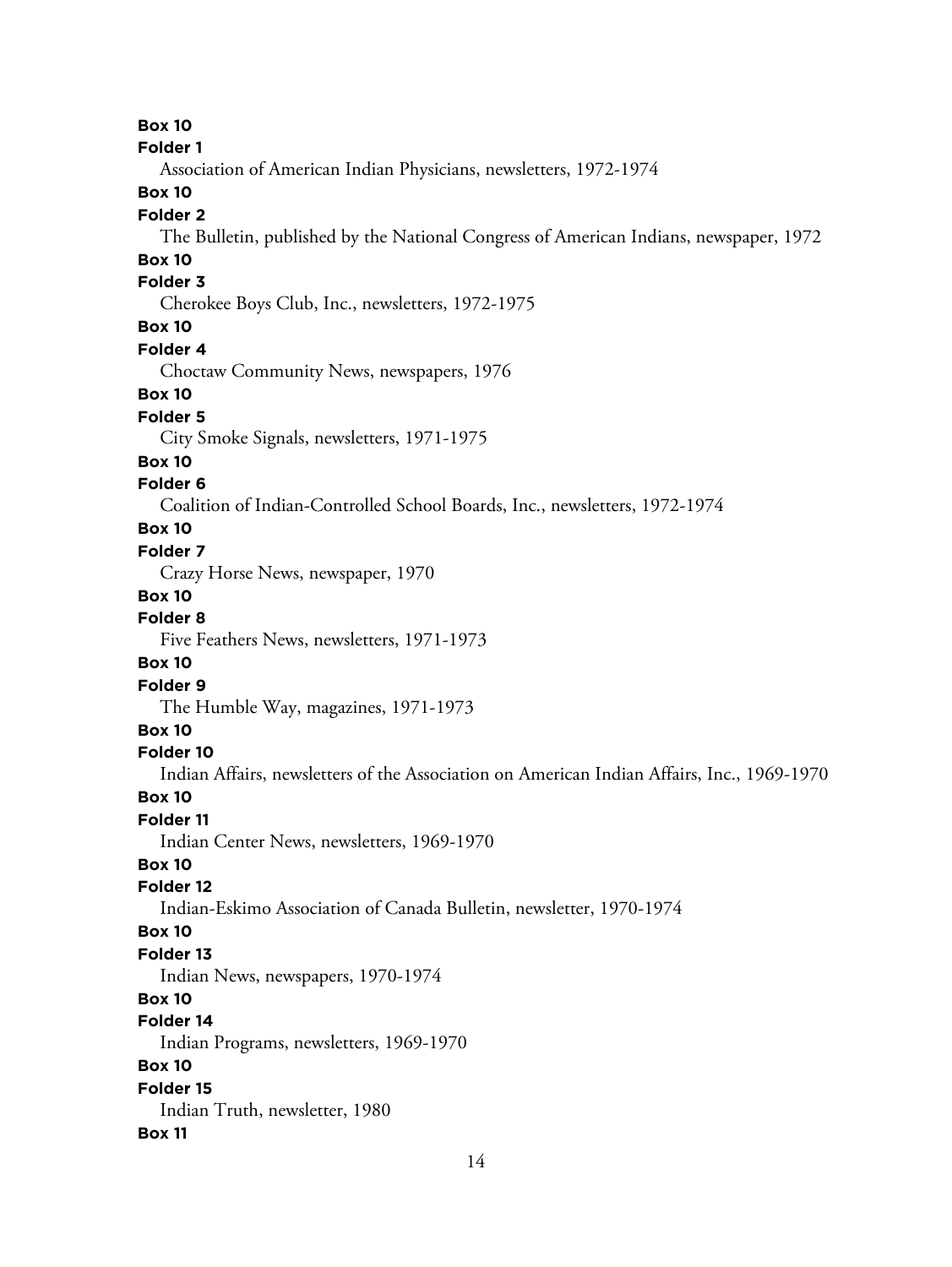**Folder 1** Indigena, newspaper, 1976 **Box 11 Folder 2** The Native American, newsletter, 1976 **Box 11 Folder 3** Native American Educational Services Rule, newsletters, 1978-1979 **Box 11 Folder 4** Native American Educational Services Rule, newsletters, 1980-1982 **Box 11 Folder 5** Native American Educational Services Rule, newsletters, 1983-1989 **Box 11 Folder 6** The Native Nevadan, newspapers, 1969-1981 **Box 11 Folder 7** The Native Voice, newspapers, 1973-1974 **Box 11 Folder 8** Oklahomans for Indian Opportunity, newsletters, 1970-1975 **Box 11 Folder 9** Our Heritage, newspapers, 1971-1972 **Box 11 Folder 10** Qua'T öqti, newspapers, 1973 **Box 11 Folder 11** Red Letter, newsletters, 1975-1981 **Box 12 Folder 1** Rough Rock News, newspapers, 1969-1970 **Box 12 Folder 2** Sinte Gleska College News, newspapers, May 1977-June 1980 **Box 12 Folder 3** Sinte Gleska College News, newspapers, July 1980-April 1981 **Box 12 Folder 4** Sinte Gleska College News, newspapers, May 1981-Novemeber/December 1981 **Box 12 Folder 5**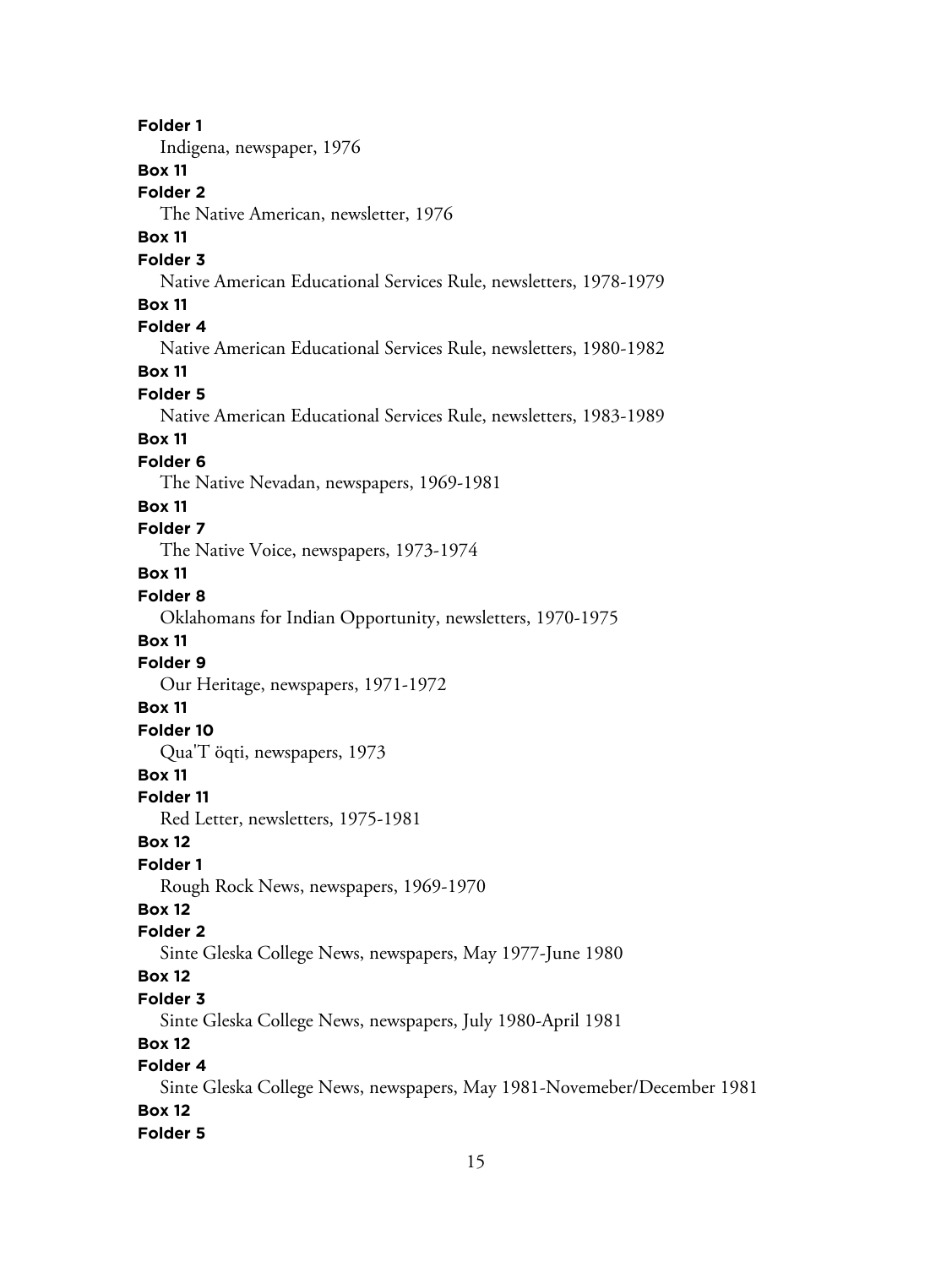Sinte Gleska College News, newspapers, January/February 1982-Spring/Summer 1985

### **Box 12**

### **Folder 6**

Smoke Signals, St. Paul American Indian Center, newsletters, 1969-1975

### **Box 12**

# **Folder 7**

Smoke Signals from the School of Social Work, newsletter, May 1974

# **Box 12**

# **Folder 8**

Smoke Talk, newsletters, 1971-1973

### **Box 12**

### **Folder 9**

Talking Leaves, newsletter, 1977

### **Box 12**

### **Folder 10**

The Trail, Upper Midwest American Indian Center, newsletters, 1972

### **Box 12**

### **Folder 11**

The Tribal Spokesman, newsletter, 1970

### **Box 12**

# **Folder 12**

Tsen-Akamak, newspaper, 1969

# **Box 12**

### **Folder 13**

United Scholarship Service News, newsletters, 1974

# **Box 13**

### **Folder 1**

The University of South Dakota Bulletin, Institute of Indian Studies, newsletters, 1970-1975

# **Box 13**

### **Folder 2**

The Woods Runner, newsletters, 1986-1987

# **Box 13**

### **Folder 3**

Yakima Nation Review, newspapers, no date

# **Series IV: Restricted**

Series IV contains restricted materials drawn from the Education series. There are two grant proposals with budgets and study reports, as well as several folders of student information and a student paper's presentation.

# **Box 14**

# **Folder 1**

Grant proposal, Iyola Etheline Bearcub, "Senior Portfolio, Fort Peck Reservation, Assiniboine and Sioux Tribes," study reports, March 25, 1981

### **Box 14**